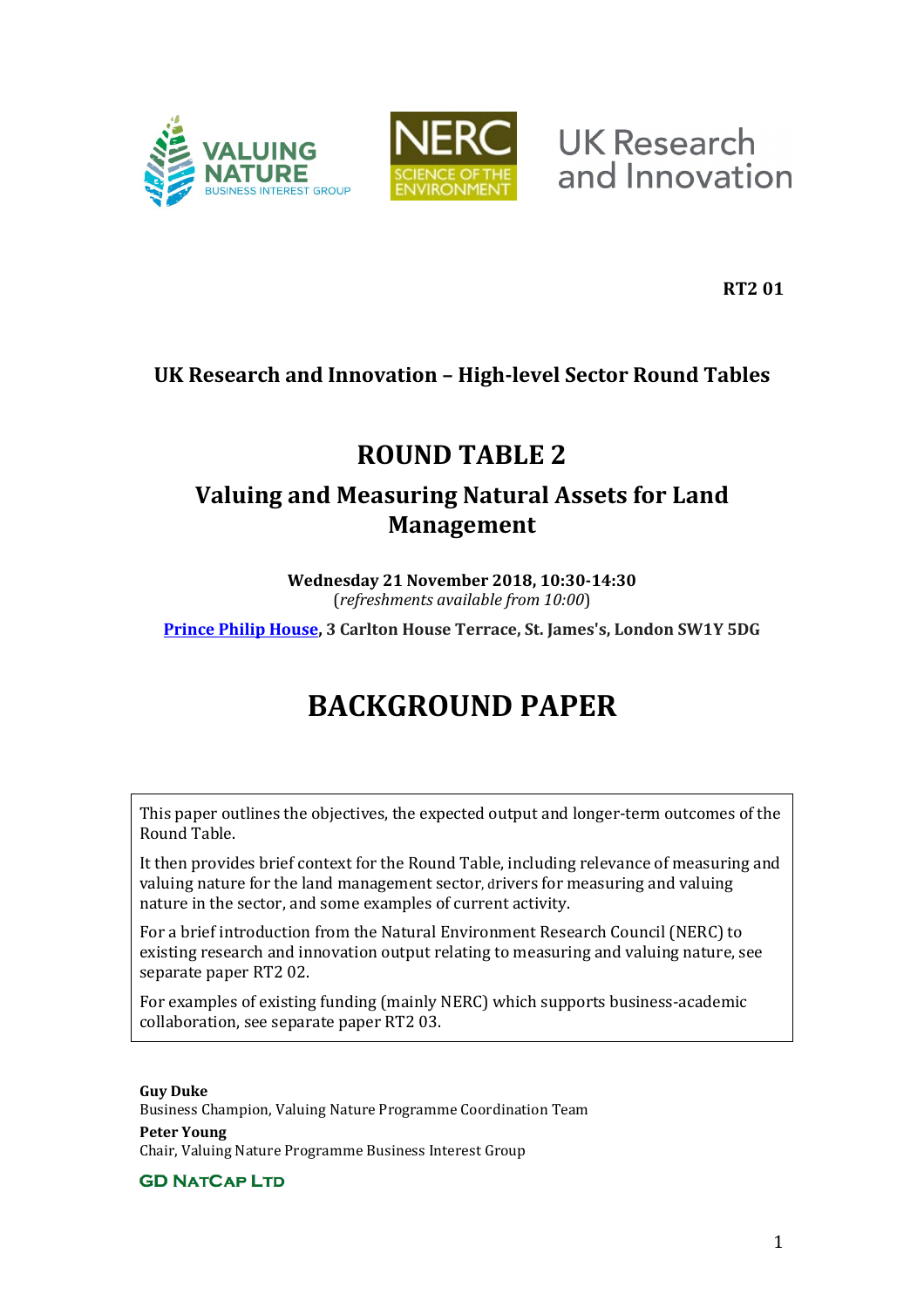# **1. OBJECTIVE & EXPECTED OUTCOMES**

**The objective** of this Round Table is to identify the research and innovation (R&I) needs and priorities of business and policy organizations in the land management sector, so that current and future research has enhanced utility for the sector.

**Expected outcomes** include: (a) better integration of nature in project and investment decisions related to land management; (b) knowledge needs and priorities identified by the sector influence R&I funding.

The Round Table will consider:

- **current activity to measure and value nature in the sector** (e.g. how to apply natural capital assessments, natural capital accounting), the direction of travel in this respect, and the related knowledge needs;
- **the extent to which these knowledge needs may be supported by existing output from R&I** (e.g. data, tools, methods, models) and **how uptake of this output may be accelerated** (e.g. through collaborative working between the academic, business and policy communities, filling knowledge gaps); and
- **what further R&I investment may be needed** to support the sector in measuring and valuing nature, and **what role the Natural Environment Research Council (NERC), or other funders, may have** in supporting that.

This is the second in a series of Round Tables commissioned by the NERC Innovation Team.1 A first Round Table (June 2018) focused on the infrastructure sector and a third Round Table will focus on insurance / financial services (Winter 2018/19). A further Round Table is planned for Spring 2019 bringing together all these sectors to consolidate common interests.

NERC and UKRI are interested in stimulating **benefit to the UK economy from publicly funded UK environmental research**, by enabling businesses to access the latest research. The Round Tables will therefore focus on organisations with significant operations in the UK (not necessarily UK-owned), but may also consider how these organisations are integrating natural capital in their business decision-making internationally.

## **2. EXPECTED OUTPUT**

The output will be a concise report containing:

- **An overview of current relevant activity in the land management sector** on the integration and application of natural capital in business decision-making, of **the future ambition of business** and policy in this respect, of **what is driving business interest** and of **enablers/barriers**.
- **An overview of knowledge needs of the land management sector** (focussing on but not limited to **environmental science)**, and initial **analysis of the extent to which these needs may be met by existing output** from NERC and UKRI and of the **extent to which further R&I is required**.
- Consideration of **what role NERC Research and Innovation funding could have** in accelerating uptake of R&I output, what impact this might have on the land management sector, and what forms of funding and structures enable this.

 <sup>1</sup> Infrastructure, risk management, food systems, natural resources, environmental data… <http://www.nerc.ac.uk/innovation/activities>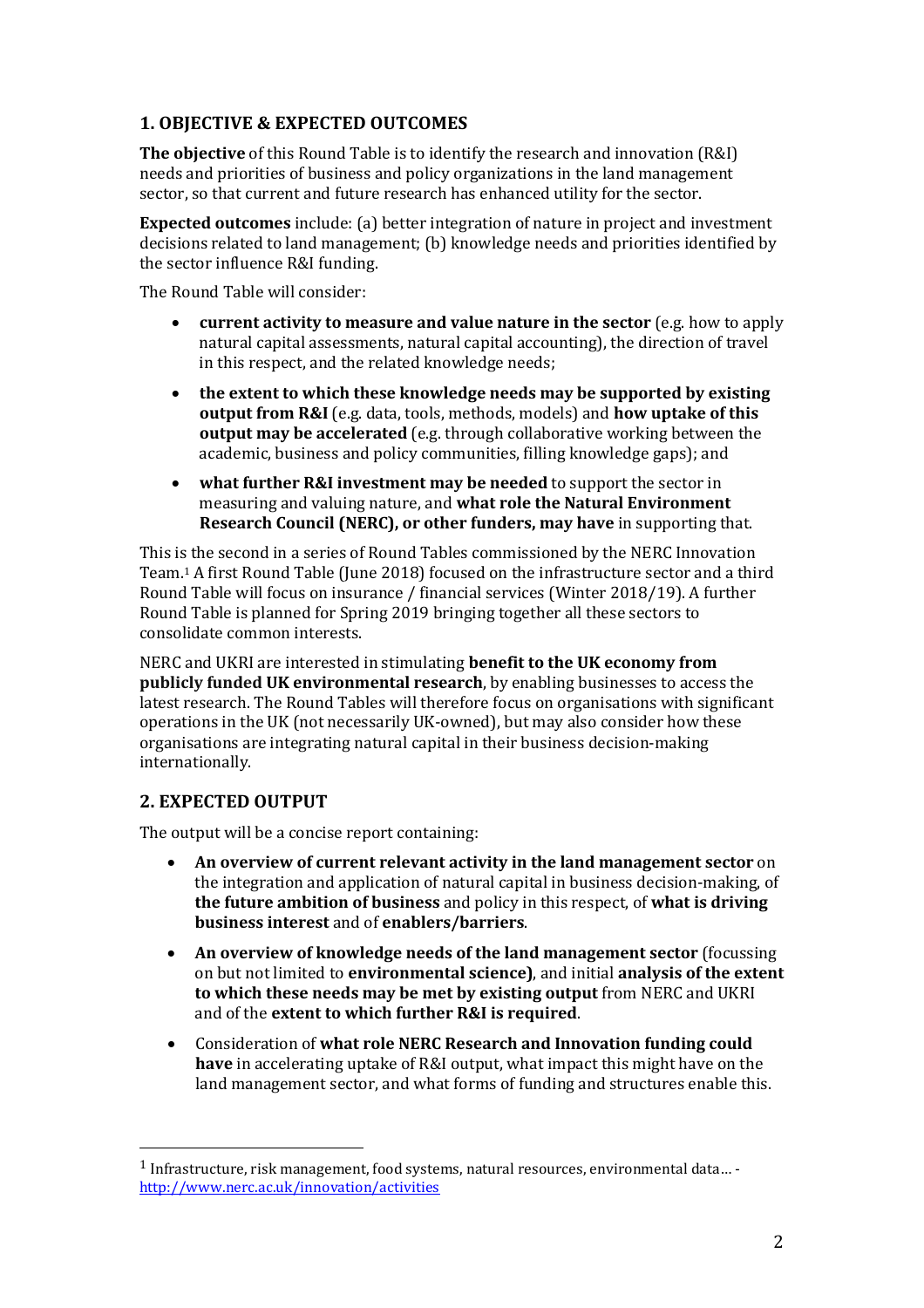# **3. PARTICIPANTS**

This Round Table brings together representatives from the land management sector, including:

- Private farming and forestry estates<br>• Maior not-for-profit landowners
- Major not-for-profit landowners<br>• Representative bodies/association
- Representative bodies/associations in the land management sector<br>• Food chain companies (manufacture retail)
- Food chain companies (manufacture, retail)<br>• Water companies with substantial landholdi
- Water companies with substantial landholdings and/or involved in catchment management
- Statutory bodies working with land managers
- Consulting and property advisors/agents working with landowners
- National infrastructure companies with land management interests

# **4. CONTEXT**

# **4.1 Relevance of measuring and valuing nature for the land management sector**

Landowners and land managers are critical stewards of natural assets (natural capital stocks) and of the ecosystem services that flow from these.

Businesses based on land management have multiple dependencies on natural assets and multiple impacts on these natural assets. This gives rise to wide-ranging risks and opportunities.

The [UK National Ecosystem Assessment](http://uknea.unep-wcmc.org/Resources/tabid/82/Default.aspx) found that much of the UK's natural capital was degraded and many ecosystem services in decline.

Effective management of natural assets to sustain and grow natural capital stocks and optimise ecosystem service flows, reduce and manage risks, and seize opportunities, requires good relevant knowledge, evidence, methods and tools to measure and value nature and integrate this information in business decision-making.

## **4.2 Drivers for measuring and valuing natural assets in the sector**

A number of drivers may be leading businesses in the land management sector to do more to measure and value natural assets and integrate this knowledge in decisionmaking. These drivers may include regulatory / policy drivers for the sector, the need for longer-term economic viability of land management (for example, in the face of deteriorating soil quality, or changing climate), financial drivers (including lender policy, shareholder pressures, insurance), asset management considerations, corporate responsibility considerations, external stakeholder pressures (e.g. civil society groups) and maintaining a licence to operate. These drivers may vary considerably in importance between different parts of the land management sector – for example, between agricultural businesses and water utilities.

Regulation and policy are likely to be a key driver. A number of recent regulatory / policy initiatives are notable in this regard. These include: (a) for the UK as a whole, the Government's [Industrial Strategy](https://www.gov.uk/government/publications/industrial-strategy-building-a-britain-fit-for-the-future) and [Green Growth Strategy;](https://www.gov.uk/government/publications/clean-growth-strategy) the work of the Natural Capital Committee with the Office for National Statistics and the ONS commitment to [natural capital accounts;](https://www.ons.gov.uk/economy/nationalaccounts/uksectoraccounts/methodologies/naturalcapital) and the likely direction of post-Brexit agricultural policy, including th[e draft Agriculture Bill;](https://services.parliament.uk/bills/2017-19/agriculture.html) (b) for England, the [Natural Environment White](https://assets.publishing.service.gov.uk/government/uploads/system/uploads/attachment_data/file/228842/8082.pdf)  [Paper,](https://assets.publishing.service.gov.uk/government/uploads/system/uploads/attachment_data/file/228842/8082.pdf) [National Planning Policy Framework](https://www.gov.uk/government/publications/national-planning-policy-framework--2) (including the duty to achieve biodiversity net gain) and [25 Year Environment Plan;](https://www.gov.uk/government/publications/25-year-environment-plan) (c) for Wales, the [Wellbeing of Future](https://gov.wales/topics/people-and-communities/people/future-generations-act/?skip=1&lang=en)  [Generations Act 2015](https://gov.wales/topics/people-and-communities/people/future-generations-act/?skip=1&lang=en) (notably the goal 'A Resilient Wales'); (d) for Scotland, the [Programme for Government 2017-18](http://www.gov.scot/Publications/2017/09/8468) (which includes several relevant provisions).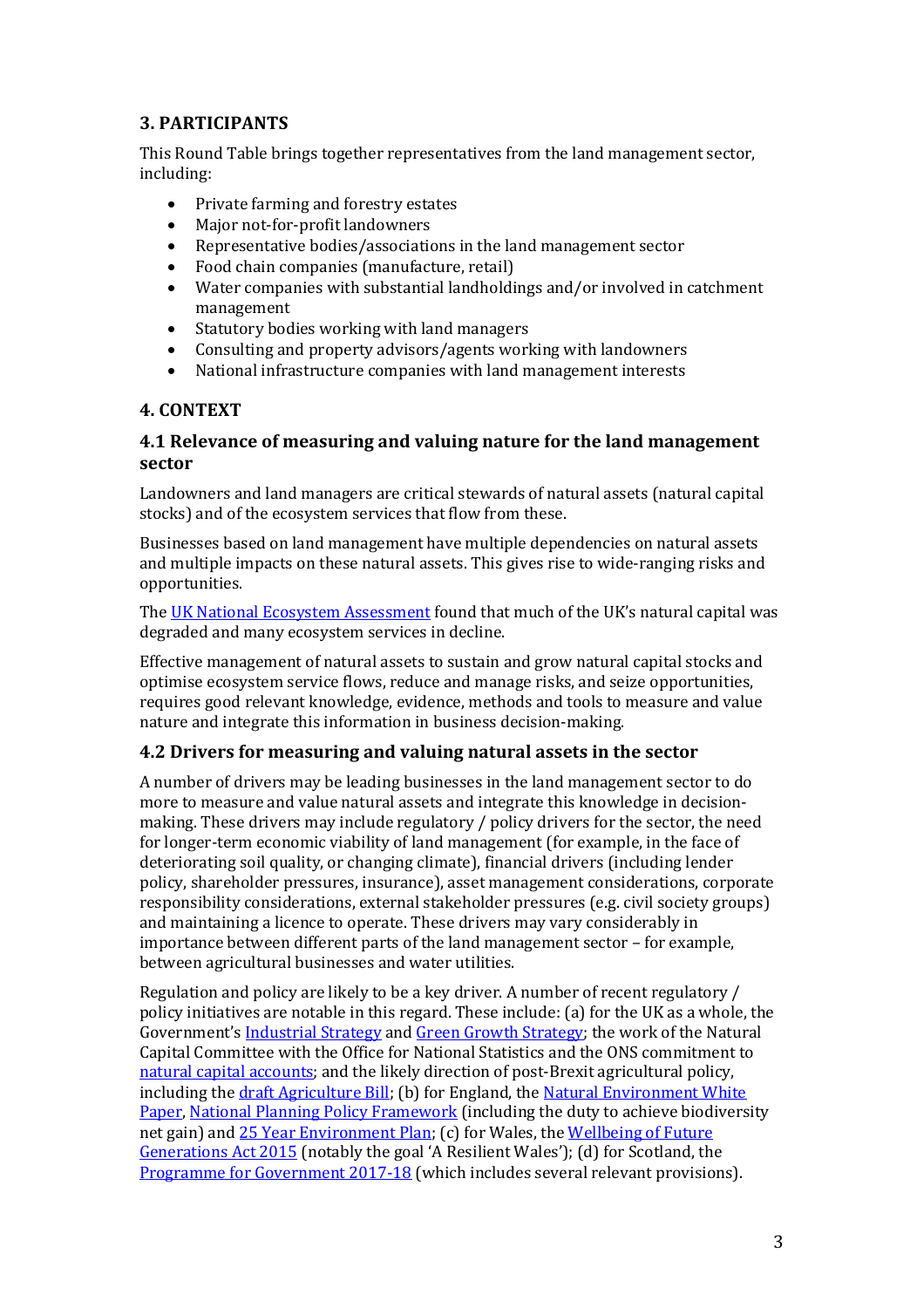# **4.3 Examples of relevant activity in the sector**

While there is considerable activity across the land management sector in relation to measuring and valuing natural assets / capital, there is a long way to go before consideration of natural assets / capital (and of the services that flow from this capital) is fully taken into account in business decision-making across the sector.

The Valuing Nature Programme's series of Business Impact Schools 2017-18 have featured a number of speakers from the land management sector presenting case studies on how they are taking natural capital in to account in their businesses. A small selection of these is outlined in *Annex 1* to give a feel for relevant activity across the sector.

## **4.4 Direction of travel**

Where might the sector be heading in regard to measuring and valuing natural assets and integrating this knowledge into business decision-making? Recent discussion on this at the Valuing Nature [Business Interest Group](http://valuing-nature.net/business-interest-group) suggests that the key needs may be to bring activity to scale, and to integrate the business interests across the land management, infrastructure and finance sectors (including insurance). What would be the implications of this for research and innovation? The other round tables – addressing infrastructure and the insurance / financial services sector, consider this from the perspective of these other two sectors.

#### **CONVENORS**

This Round Table is convened by th[e Valuing Nature Programme](http://valuing-nature.net/) in association with the Natural [Environment Research Council](https://nerc.ukri.org/) (NERC).

The five year, £6.5m Valuing Nature Programme, funded by NERC, ESRC, BBSRC, AHRC and Defra, aims to better understand and represent the complexities of the natural environment in valuation analyses and decision making. It considers the economic, societal and cultural value of ecosystem services. The Programme is funding research and supporting researchers in making links with policymakers, businesses and practitioners through the Valuing Nature Network. Current funded projects focus on health and wellbeing values of nature, and on tipping points in nature.

As part of UK Research & Innovation (UKRI), NERC has a role in supporting the use of research to create value for business and policy-makers. NERC works in partnership to understand where business and policy challenges can be addressed through collaboration with environment scientists or drawing from data and knowledge in the research base. It encourages and supports collaboration between academia, business and policy and funds projects that develop innovative products and services for the future.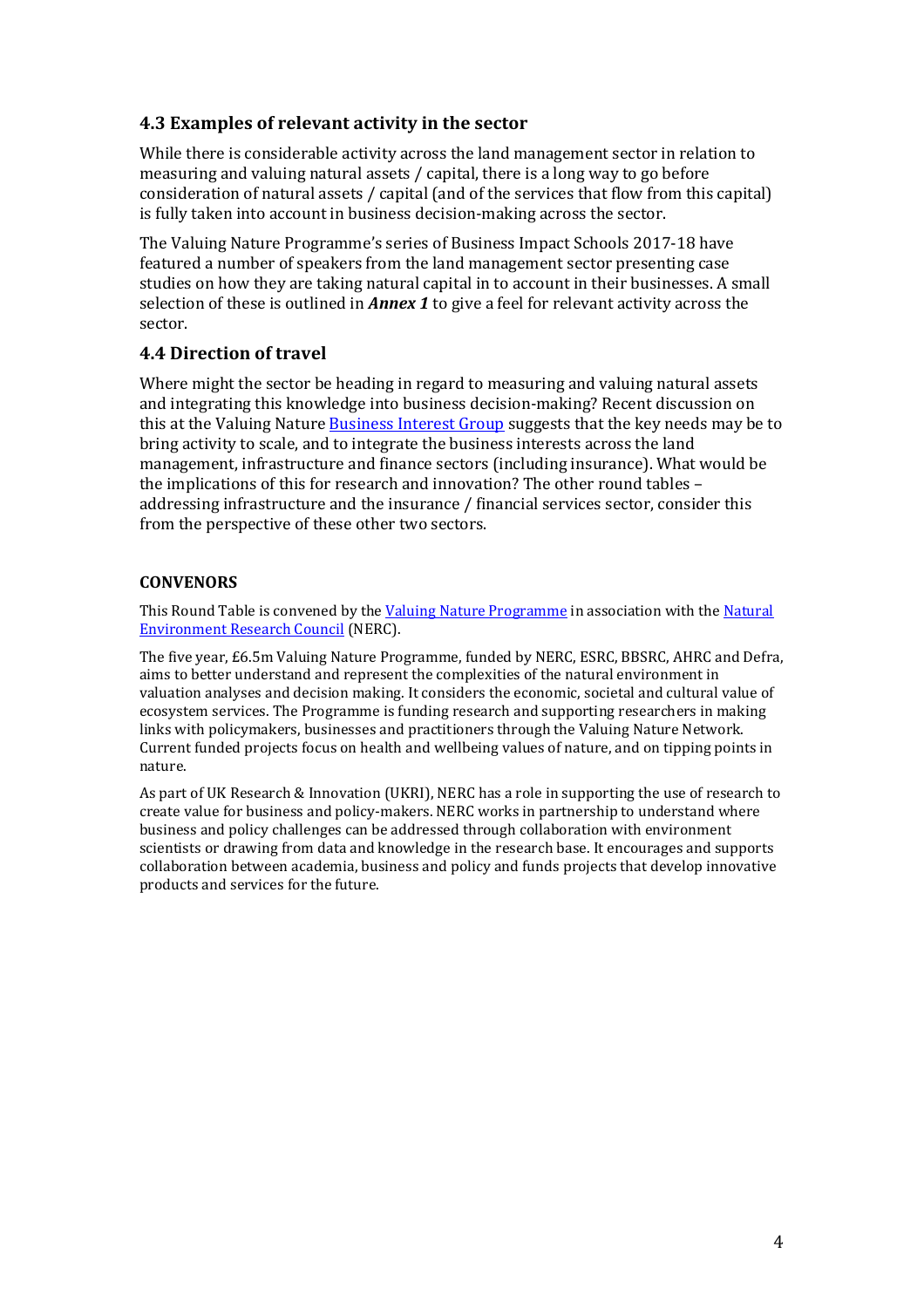# **ANNEX 1**

# **EXAMPLES OF RELEVANT ACTIVITY IN THE LAND MANAGEMENT SECTOR**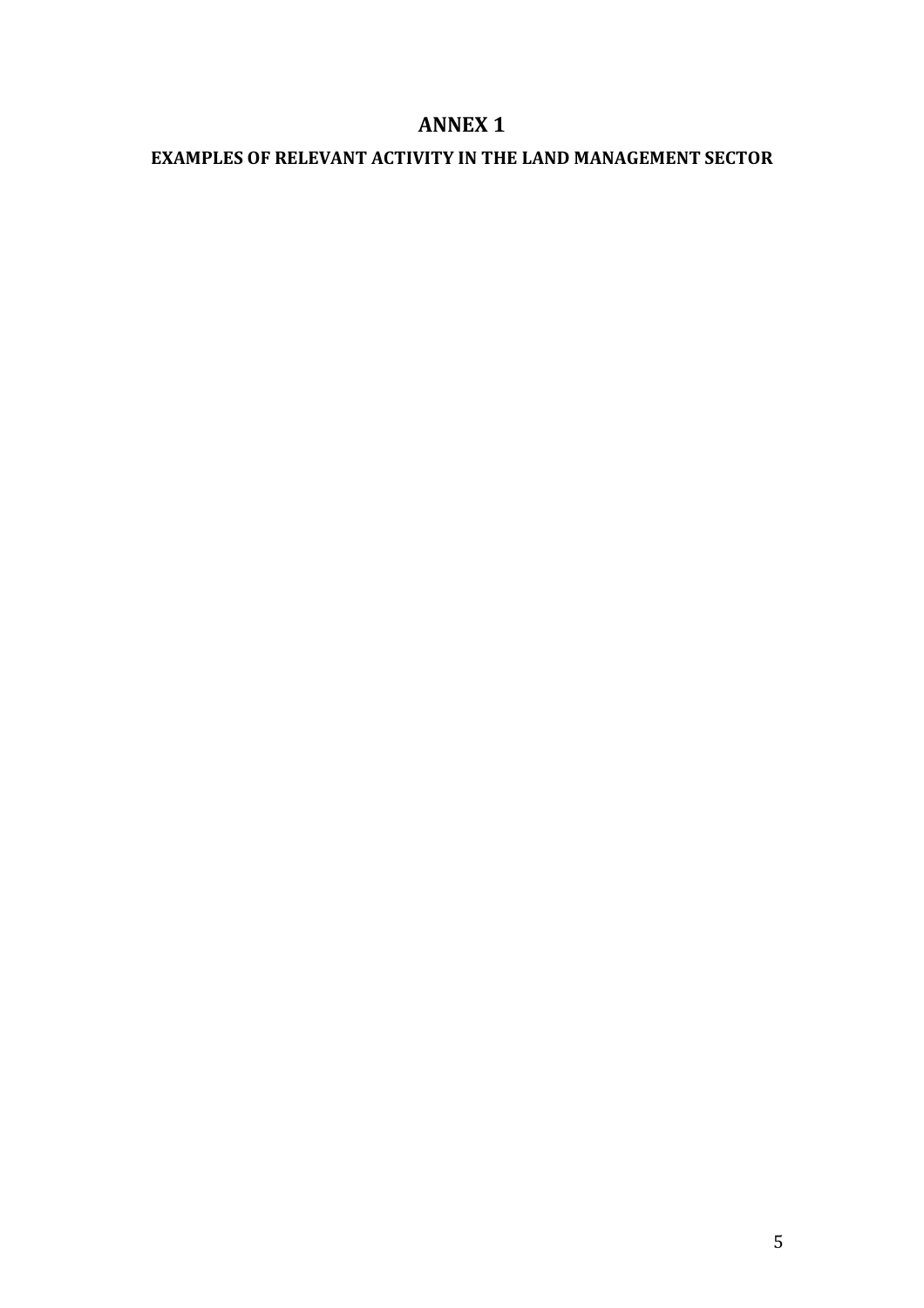# **EXAMPLE 1: THE CROWN ESTATE**

#### **Corporate Natural Capital Accounting – The Crown Estate**

Phil Cryle, eftec

The Crown Estate's rural property portfolio is around 146,000 hectares. Within this the Windsor Estate features 6,400 hectares of parkland, woodland, and gardens and is primarily managed for public enjoyment, attracting around 3 million visitors a year. The estate includes Great Windsor Park, which is nationally and internationally renowned for its biodiversity. Large areas are designated as Sites of Special Scientific Interest (SSSI). The park is particularly noted for its rare beetles and flies, with over 2,000 species of beetle being recorded in recent years, some of which are unknown elsewhere in the British Isles. These, along with several species of hole-nesting birds, depend on the veteran oak and beech trees found in the park. Some ancient oak pollards date as far back as 800 years.

During 2014 The Crown Estate supported the work of the Natural Capital Committee, contributing to the development of a framework for corporate natural capital accounting (CNCA)2. The Windsor Estate was one of four case studies that piloted the framework, examining the long-term benefits associated with the sustainable management of the estate, which is recognised to be of a high environmental and cultural value.

#### **Business challenge/need**

The Windsor Estate is a microcosm of the wider challenge faced by The Crown Estate in measuring and reporting the contribution it makes to the UK. In particular, it is challenging to demonstrate that the total value generated by the estate is much greater than reflected in the revenue generated for public finances. There is, however, no means to show this environmental and cultural value through conventional financial accounting. Indeed financial reporting reflects the management costs, along with the liability (in the balance sheet) of the obligation to maintain the estate. The management costs are partially offset by income from the estate (including income agriculture and visitors), but the annual upkeep is dependent on cross-subsidy from income generated by The Crown Estate's wider property portfolio.

To address this challenge, The Crown Estate has developed an integrated reporting approach to measure and communicate its environmental, social and economic impact. This focuses on identifying how material issues are managed - such as economic impact (gross value added), greenhouse gas emissions, waste, etc. - and the added value this generates for the business and society3. The CNCA pilot provided an opportunity to contribute to this integrated reporting by adding to the understanding and measurement of the benefits provided by the (natural capital of) Windsor Estate.

#### **Business response**

The CNCA framework uses a balance sheet format to report the value of natural capital (assets) and the costs (liabilities) of their maintenance. Asset values include both private revenues accruing to The Crown Estate and the external value derived by the rest of the society. Unlike a conventional financial balance sheet, the framework is forward-looking as the purpose is to understand how much a business needs to invest in their natural

 <sup>2</sup> eftec et al. (2015) Developing Corporate Natural Capital Accounts, Final Report for the Natural Capital Committee, January 2015.

<sup>3</sup> See[: http://www.thecrownestate.co.uk/our-business/how-we-measure-value/](http://www.thecrownestate.co.uk/our-business/how-we-measure-value/)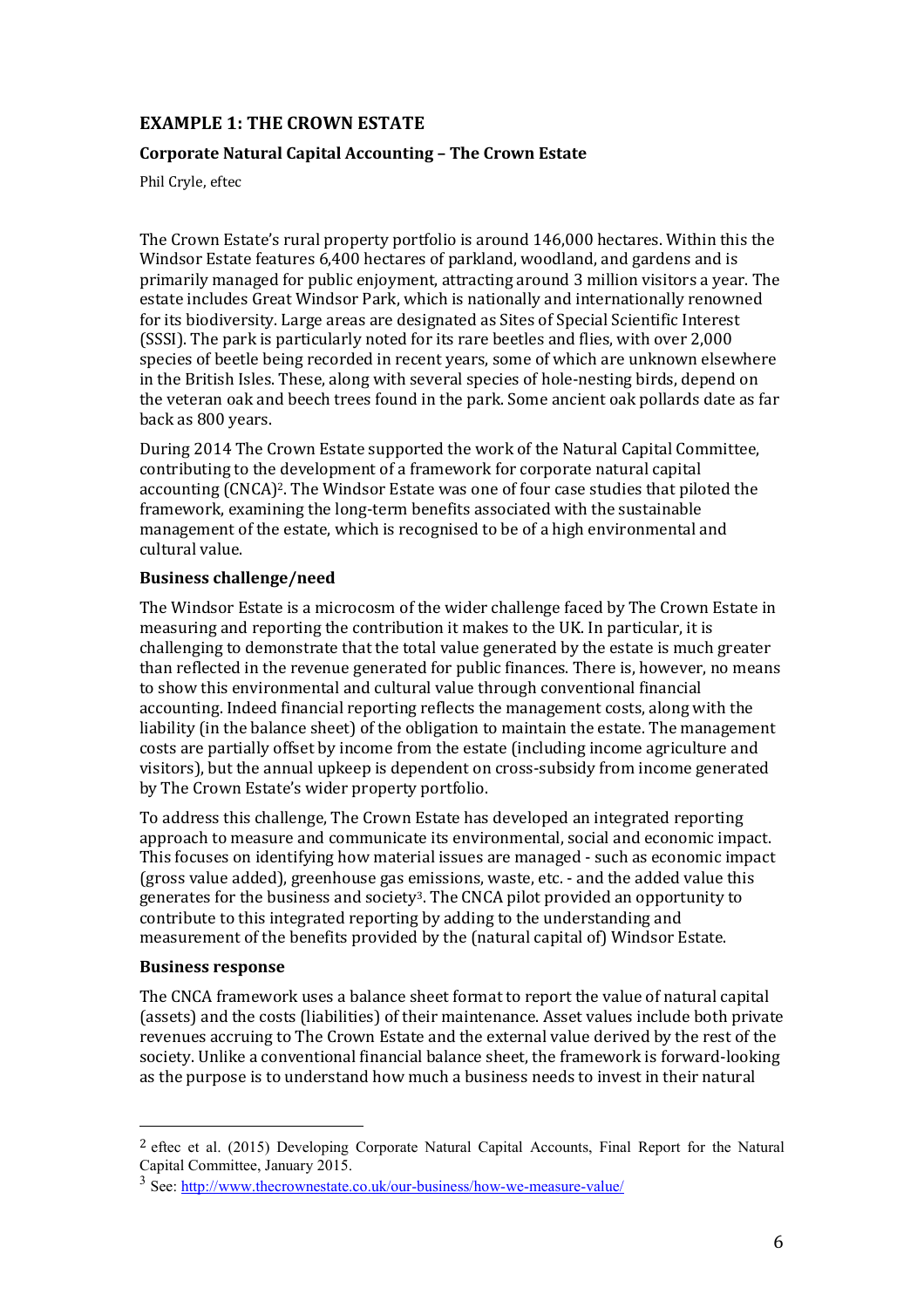capital assets to ensure that the value of the benefits provided by those assets continue into the future.

To develop the pilot account The Crown Estate worked with eftec and its partners to compile the underpinning financial and environmental management information for the Windsor Estate. This drew on previous research for The Crown Estate that applied GIS mapping and an external ecosystem service valuation model - from the UK National Ecosystem Assessment4 - to assess provision of a selection ecosystem services and their associated market and non-market benefits. The benefits captured in the natural capital account include agricultural products, timber, biomass for energy, carbon sequestration, and recreation and amenity.

#### **Results**

The pilot account reveals the significant net benefit that the Windsor Estate delivers to society. This is estimated to be approximately £4m per annum, aggregating to an asset value of almost £46m in present value terms over 100 years. In contrast, the long term management costs amount to just £7m over the same time period. The greatest contribution to the overall net asset value is from recreation benefits; a mix of private and external (non-market) value.

For The Crown Estate, the natural capital account provides an explicit demonstration of the wider value that is generated by Windsor Estate, showing the substantial positive contribution to society and supporting its continued long-term management to sustain these benefits.

#### **Scalability/replicability**

Understanding and managing natural capital is an increasing concern for many businesses. The benefits of successfully managing natural capital are no different to good management of other types of capital. Put simply, it makes good business sense to understand the value of natural capital upon which an organisation relies and impacts.

The CNCA framework enables businesses and landowners to account for natural capital, documenting assets and liabilities in a balance sheet format that extends traditional financial reporting. By understanding how a business makes use of natural capital assets, decisions can be taken to better manage them, with potential benefits to both the business and society.

The Crown Estate is exploring further application of CNCA across its portfolio. The framework can provide information that could be useful in several ways:

- Communicating the *total* contribution of its assets;
- Contributing to budgetary discussion and allocation of resources across the organisation by taking better account of the (social *and* financial) returns to budget; and
- Assessing performance, engaging staff in different parts of the organisation, from site managers to centralised staff responsible for budgets and priority setting.

<sup>4</sup> See: Bateman et al. (2013) Bringing Ecosystem Services into Economic Decision-Making: Land Use in the United Kingdom, Science, 341, 45.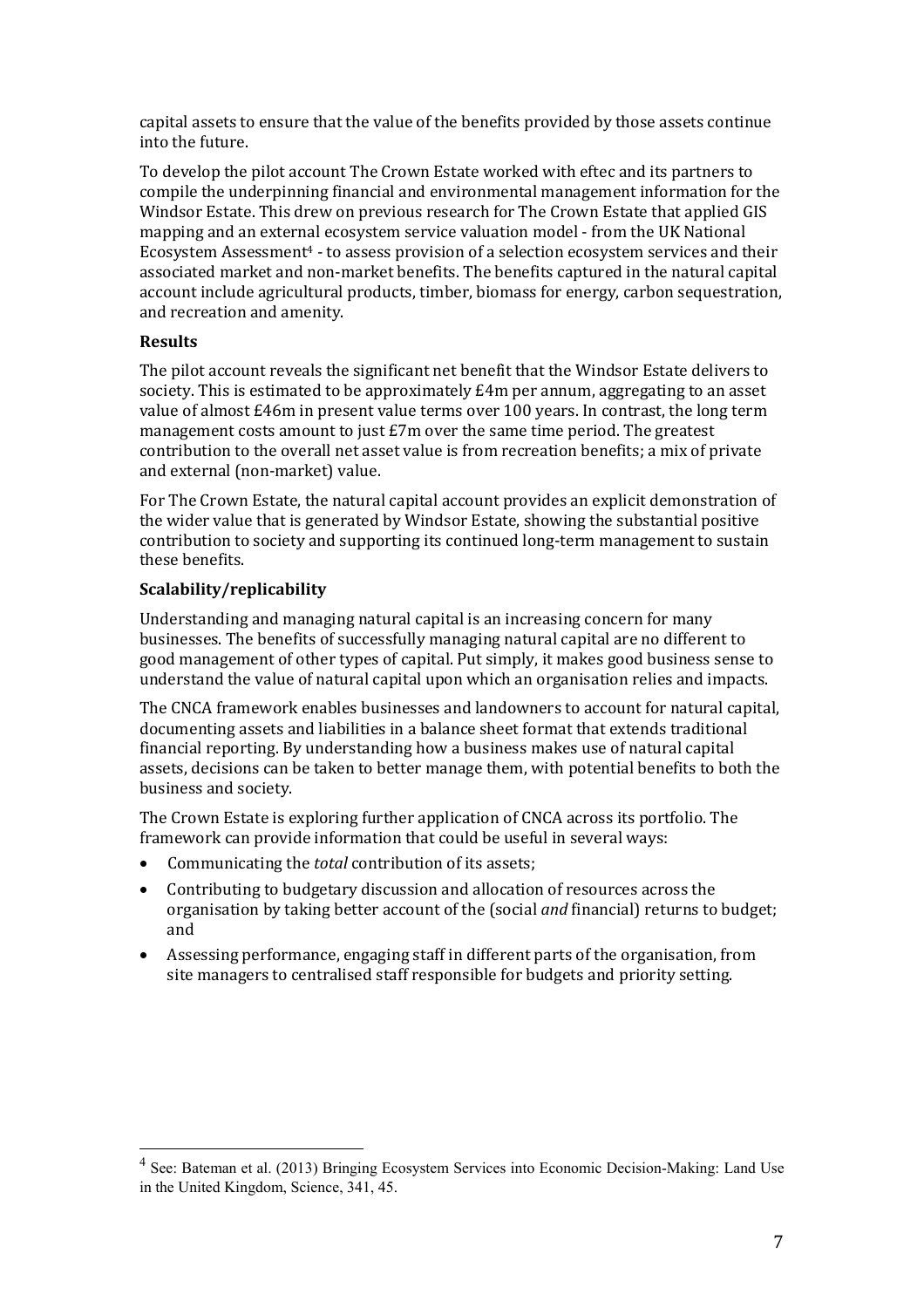# **EXAMPLE 2: CROWN ESTATE SCOTLAND**

## **Trial of the Natural Capital Protocol for land-based businesses**

Paul Silcock, Cumulus Consultants

Cumulus Consultants, in partnership with AECOM, was delighted to be asked by Crown Estate Scotland and partners to explore the degree to which the Natural Capital Protocol is applicable and useful to land-based businesses in Scotland.

The Natural Capital Protocol, produced by the Natural Capital Coalition, is a standardised international framework for businesses to identify, measure and value their impacts and dependencies on natural capital.

#### **Process**

During the six-month project, we tailored the Protocol to the land-based sector, trialled it with three land-based businesses – a lowland mixed farm, an upland cattle and sheep farm and an upland mixed estate (the 23,350ha Glenlivet Estate in the Cairngorms) – analysed the feedback and made recommendations.

#### **The project outputs**

- Overview Report
- Natural capital assessments and case studies for three businesses<br>• Summary guide for land-based businesses and their advisers
- Summary guide for land-based businesses and their advisers
- Presentation to accompany the summary guide

#### **Key findings**

- The Protocol can be applied to all types of land-based business although it is more challenging for a whole estate than an individual farm or specific project.
- The Protocol is useful for improving understanding of natur al capital and ecosystem services, business dependencies and impacts, inter-dependencies between enterprises, risks and opportunities, and wider societal benefits.
- The Protocol should enable land managers to improve economic and environmental performance and resilience.
- The Protocol has potential to help land-based businesses across Scotland and the UK by:
	- o Assessing change over time and informing actions for business
	- o Informing decisions on significant projects or land use change.

#### **What others sav**

The trial has been really useful in helping to increase my awareness of how our business may impact natural environment. It'll help us to make more informed decisions about how to improve our farming operations going forward, both in economic and environmental terms.

Jim Simmons, Tenant Farmer

The farms involved in the trial have already been long involved in taking a sustainable approach to land management, including riparian and hedgerow planting, soil improvement and wildflower management. Even with those good practices in place, they still found the Protocol really helpful in planning the long-term potential of their land.

Andrew Wells, Crown Estate Scotland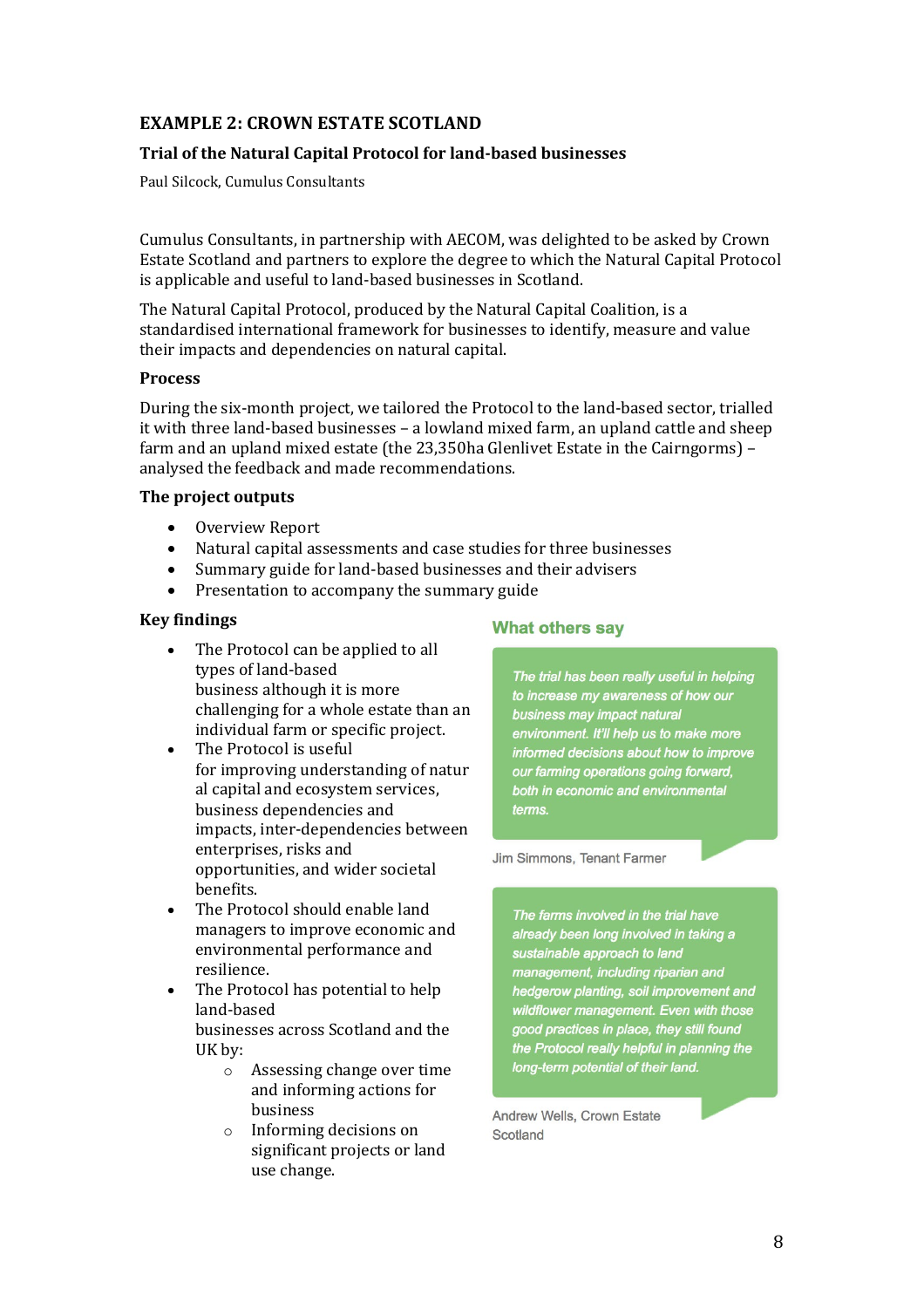#### **Key recommendations**

- Progress the business report actions
- Introduce natural capital metrics (e.g. soil health and biodiversity)<br>• Roll-out the Protocol more widely with:
- Roll-out the Protocol more widely with:
	- o Templates
	- o Guidance
	- o Case studies
	- o Tool to streamline process
- Communicate the benefits

#### **Key Benefits**

- 
- First trial of the Natural Capital Protocol with land-based businesses<br>• Provided natural capital assessments and actions for three businesse • Provided natural capital assessments and actions for three businesses<br>• Demonstrated how the Protocol can work alongside existing business i
- Demonstrated how the Protocol can work alongside existing business planning tools and schemes
- Contributed to future policy thinking around land management and natural capital

#### **Weblink**

The project reports and other outputs, together with feedback from partners and participating businesses, can be accessed here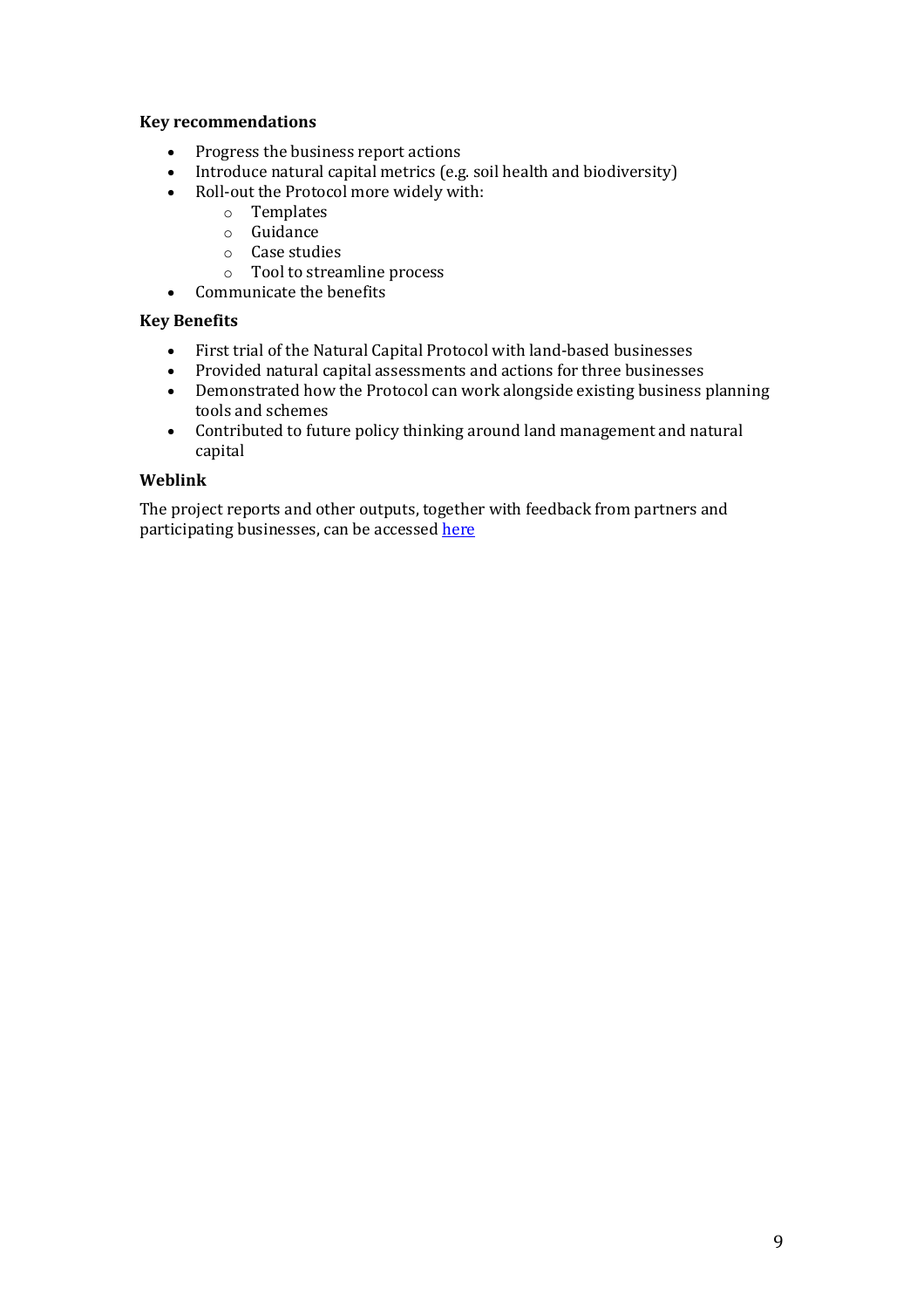# **Example 3: LAND MANAGEMENT BY A WATER UTILITY**

## **Natural Capital Accounting (NCA) and Ecosystem Services Assessment in the water sector**

Jonathan Dobson, United Utilities

The water sector relies on natural assets to provide the right amount and quality of water for treatment, and to receive treated effluent. The sector protects natural assets through treatment of wastewater, attenuation of flow (storage of water) and support for appropriate land management. The sector also impacts on natural assets through the supply chain (e.g. energy, chemicals) and operations (e.g. pollution prevention, waste management).

In 2005 United Utilities started the widely-known Sustainable Catchment Management Programme (SCaMP). SCaMP aimed to improve land management to enhance the condition of Sites of Special Scientific Interest in the company's land-holdings, while also enhancing carbon sequestration and reducing dissolved organic carbon in run-off. SCaMP helped to provide holistic management plans for all United Utilities' agricultural land holdings, providing tenant farmers with business plans that were viable and productive. Cost Benefit Analysis following SCaMP1 indicated a benefit:cost ratio of 2.275 (the greatest benefit arising from carbon sequestration).

Several water utilities have attempted to use NCA and ESA for different purposes over the past few years. United Utilities has used them for triple bottom line accounting and catchment natural capital accounting, Yorkshire Water for total contribution and project accounts, and several companies have used them for cost benefit analysis of catchment management in uplands or elsewhere. This has led to collaboration with the Natural Capital Committee, Accounting for Sustainability and others.

Stimulated by the water industry, UKWIR in 2015 commissioned [a study](https://www.ukwir.org/Benefits-and-limitations-of-integrating-Natural-Capital-Accounting-(NCA)-and-Ecosystem-Services-Assessment-(ESA)-into-water-company-activities) to consider the opportunities and barriers to the broader introduction of NCA and/or ESA into water company business planning. The objectives were: (1) to undertake a review of current NCA and ESA initiatives that are relevant to, or could benefitm the water industry; (2) to describe the potential benefits and implications of NCA and/or ESA for water companies; (3) to identify opportunities, barriers and risks for integration of NCA and ESA into both the regulatory framework and water company planning and decisionmaking; (4) to develop proposals for research to fill knowledge gaps. Initial findings are summarised in the table below:

| Understanding:                                 | <b>Benefits:</b>                                   |
|------------------------------------------------|----------------------------------------------------|
| General not specific                           | Risk management                                    |
| Limited to specialist teams                    | Better CBA will result in better decisions         |
| Relatively recent                              | Opportunities for collaboration                    |
| More evolved in GHGs                           | Comprehensive assessments of wider<br>contribution |
| <b>Barriers:</b>                               | Gaps:                                              |
| Complex and evolving ideas                     | Absence of clear business case                     |
| Difficult to demonstrate direct impact on some | Costs and risks of doing it                        |
| capital                                        | Regulatory leadership                              |
| Unintended bias                                | Data                                               |
| No standards                                   | Impacts and assets outside of management           |
| Asset centric solution mindset                 | control                                            |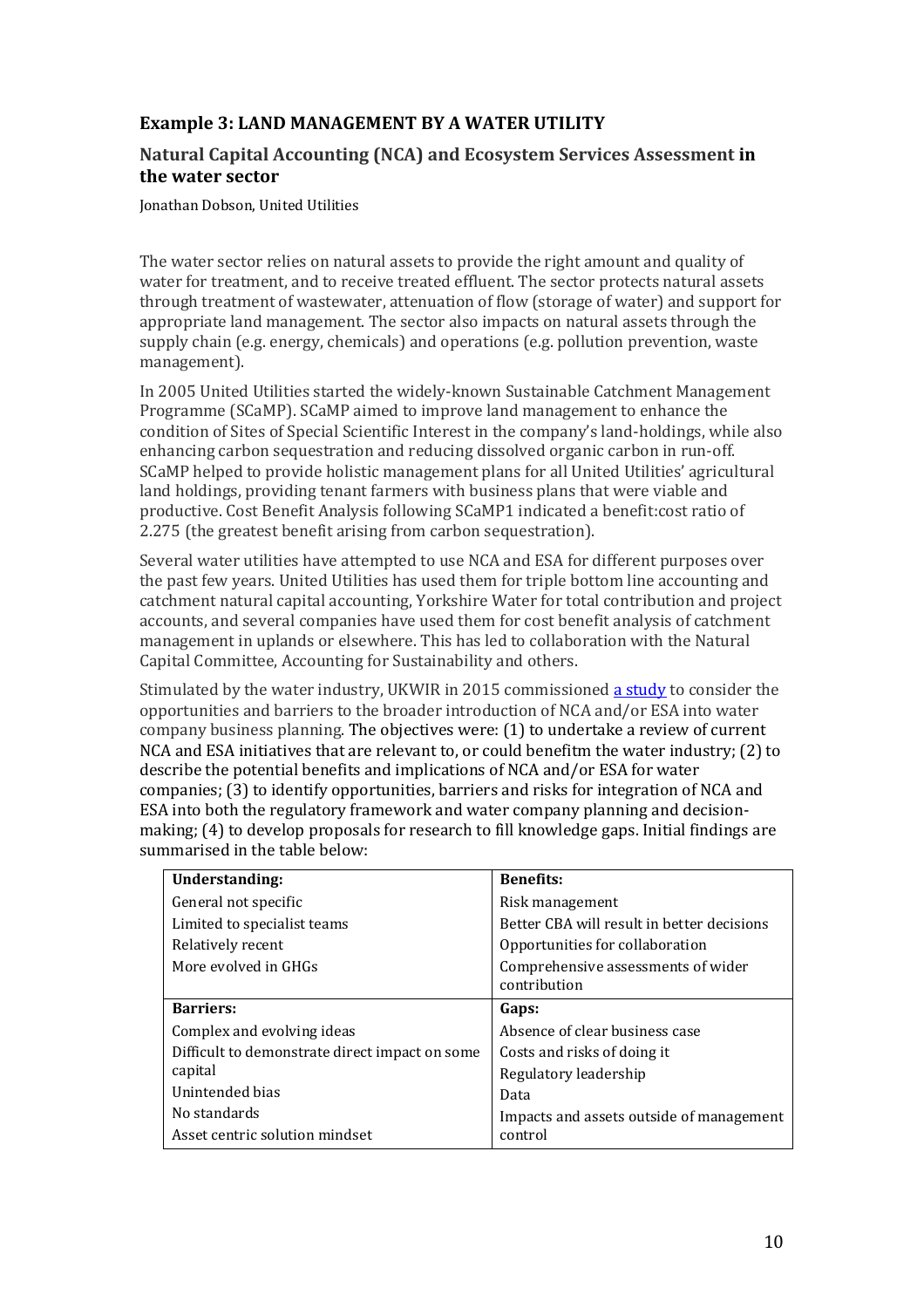The project subsequently worked to develop a **flexible framework**, building on NCA and ESA techniques, with embedded decision support that allows the user (water company or strategic advisor) to assess the needs for and benefits of adopting the approaches – rather similar to [a Natural Capital Protocol sector guide.](https://naturalcapitalcoalition.org/protocol/sector-guides/) The collection of information, evidence and best practice guidance aimed to provide companies with comprehensive support in delivering these approaches, but importantly with the flexibility to deliver them in the way and to the timescale that best suits individual companies' situations.

The study identified other areas for further research including: (1) development of **tools and techniques** that make it easier for individuals or teams within water companies to undertake NCA and ESA; (2) identifying what types of **data** are required for NCA and ESA, whether they exist in the correct format, and if they are collected in a consistent manner across the industry; (3) working with stakeholders to establish the **political and regulatory framework** to enable such initiatives; (4) demonstrating how the approaches might work across the industry through relevant **pilots and case studies**.